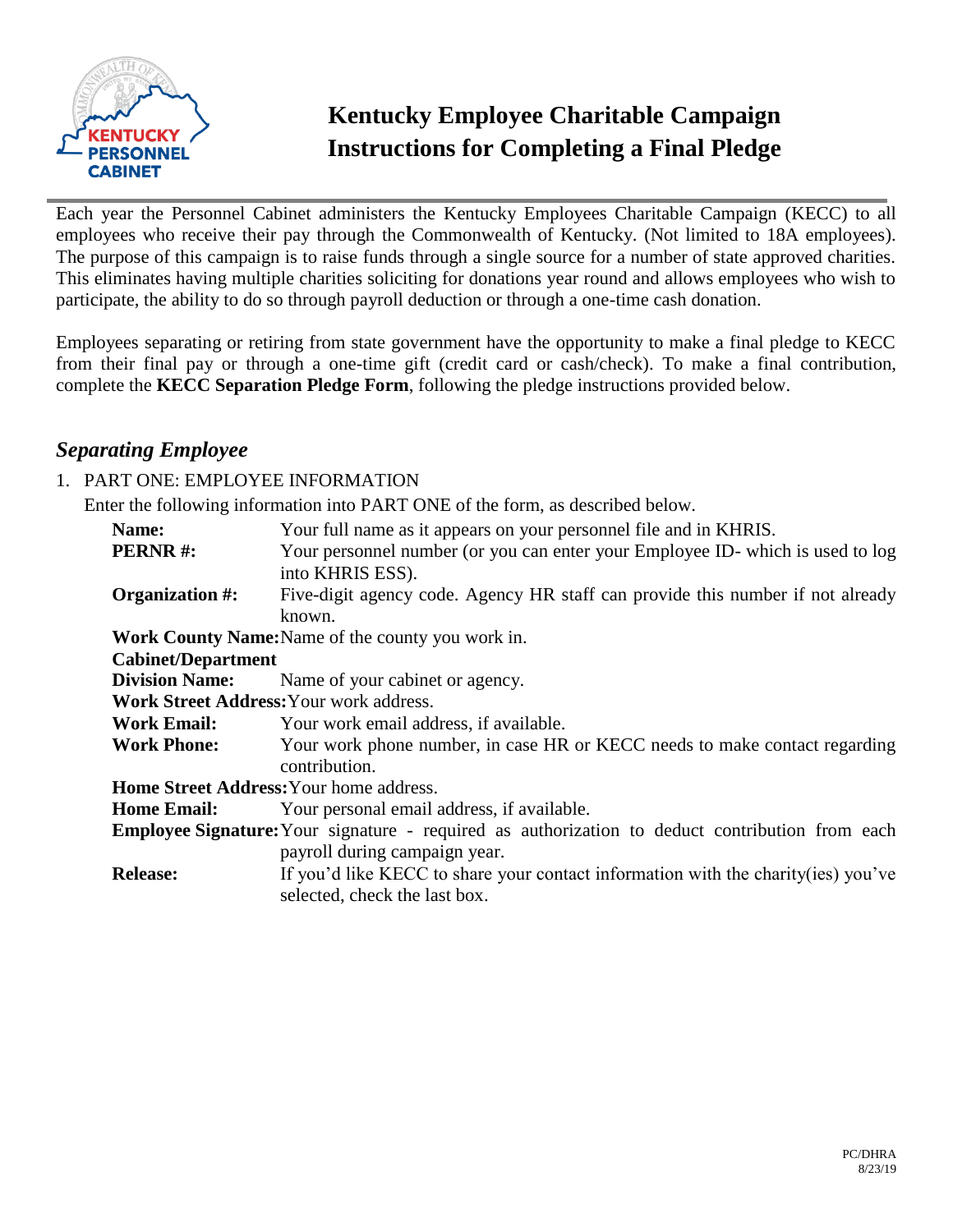| <b>SEPARATION PLEDGE FORM</b><br>Kerstacky Employees Charitable Campaign                                                            |                                  | Revised: 9/2017<br>NK (UWKY) |
|-------------------------------------------------------------------------------------------------------------------------------------|----------------------------------|------------------------------|
| PART ONE: EMPLOYEE INFORMATION                                                                                                      |                                  | <b>Campaign Year: 2017</b>   |
| Pernr#: 123456 Organization # 55-793<br>Jane Doe<br>Name:                                                                           | Work County:                     | anklin                       |
| R Administration<br>PO (SONNe<br>Div.:<br>Dept.:<br>Cabinet:                                                                        |                                  |                              |
| 4004<br>Work Street Address:<br>Suite/Floor/Room/Mail Stop #<br><b>Street Number</b><br>(Please no P.O. Boxes)                      | State                            | $4\Theta$                    |
| <b>NOW</b><br>Work Phone:<br>Work Email:<br><b>J. QN</b>                                                                            |                                  |                              |
| <b>Home Street Address:</b>                                                                                                         |                                  |                              |
| Apt. #<br>Street Number<br>Street<br>Employee Signature:<br>Home Email:<br>KECC to communicate with me using my home email address. | (Required for payroll deduction) |                              |
| authorize KECC to release my name and home address to the organizations I have designated for purposes of gift acknowledgement.     |                                  |                              |

### 2. PART TWO: PLEDGE AMOUNT

Enter the following information into PART TWO of the form, as described below.

**Pledge Amount:** Give a one-time payroll deduction gift from your final payroll or give a one-time gift via credit card or check. Check the appropriate box and complete the fields as required.

| <b>PART TWO: PLEDGE AMOUNT</b>           |        | YES! I want to help people in need throughout Kentucky!<br>Other One-Time Gift                           |                                            |
|------------------------------------------|--------|----------------------------------------------------------------------------------------------------------|--------------------------------------------|
| One-Time Payroll Deduction<br>AMOUNT: \$ | $/$ or | <b>Credit Card</b><br>AMOUNT: \$<br>Card Number:<br>Card Type: Visa MC AmEx Disc<br>Security #:<br>Exp.: | <b>Check Gift</b><br>AMOUNT: \$ <b>100</b> |

## 3. PART THREE: CHARITY DESIGNATION

Enter the following information into PART THREE of the form, as described below.

#### **Charity Designation:**

-If you want your contribution to only go to specific state-approved charities, check the first box and then fill in the amount(s) to be given to the charities of your choice. Be sure that the combined amounts to each charity (if split between two or more) total your amount in PART TWO. Additional blank boxes are available in this section if you wish to give to a different county and/or agency within a state-approved charity already designated above. Note that the maximum number of designations (for state-approved charities) allowed is eight.

-To share your contribution evenly among all state-approved charities, select the second box. Be sure to write in the county you wish for your gift to go to for each charity that includes a county field.

-To share your contribution to a non state-approved charity (must still qualify as an IRS 501(c)(3) check the third box and complete the fields for their address, the amount, and their phone number. Please be advised that if the organization does not qualify or the information provided is incorrect and KECC is unable to locate them, your contribution will be shared between the state-approved charities. In addition, a minimum donation is required